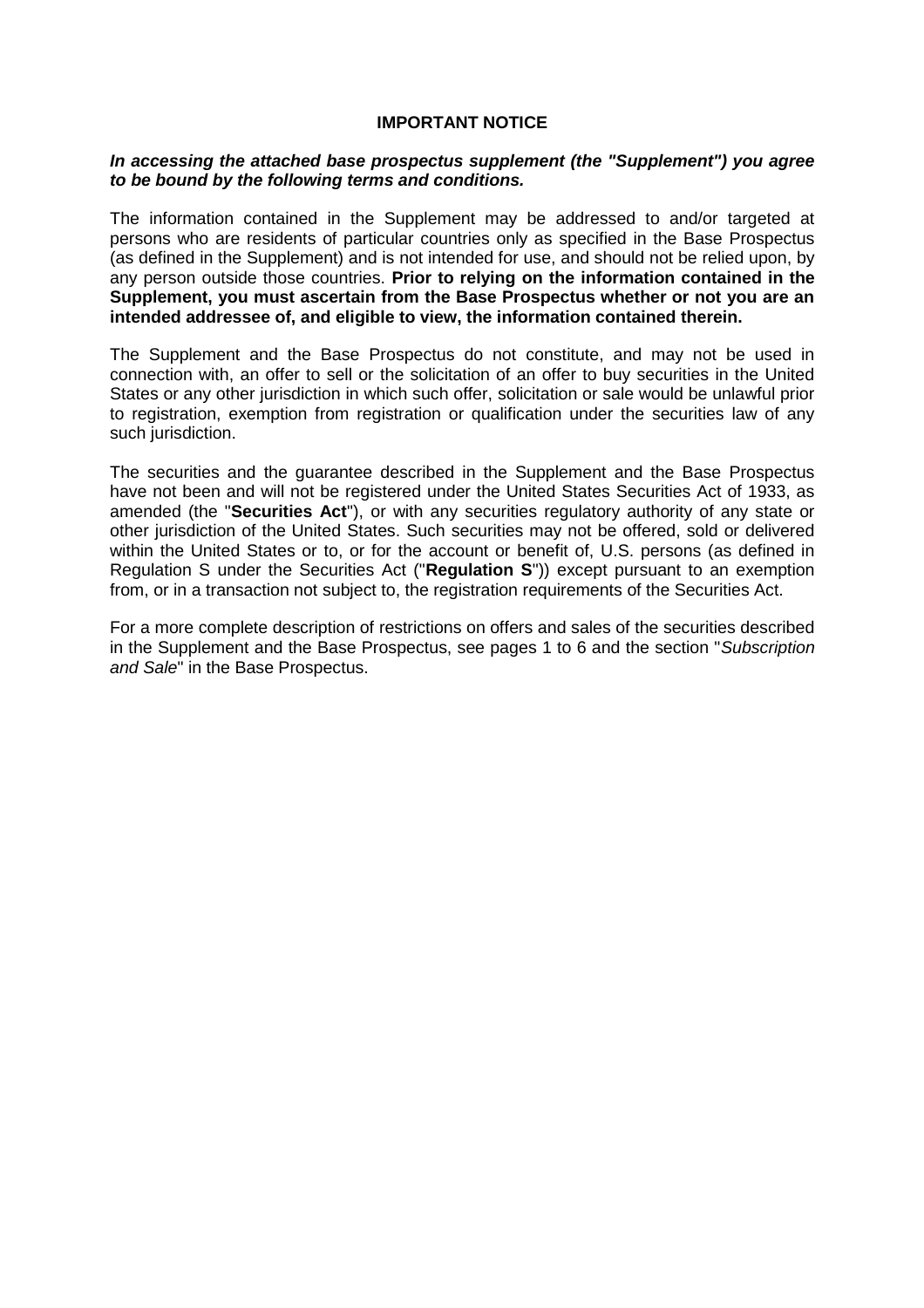## **SUPPLEMENT DATED 27 OCTOBER 2015 TO THE BASE PROSPECTUS DATED 8 OCTOBER 2015**



# **MAF SUKUK LTD.**

*(incorporated in the Cayman Islands with limited liability)* **U.S.\$1,500,000,000 Trust Certificate Issuance Programme**

This supplement (the "**Supplement**") is supplemental to, and must be read in conjunction with, the base prospectus dated 8 October 2015 (the "**Base Prospectus**") prepared by MAF Sukuk Ltd. (the "**Trustee**") with respect to its U.S.\$.1,500,000,000 Trust Certificate Issuance Programme (the "**Programme**") and constitutes a supplement for the purposes of Article 16 of Directive 2003/71/EC, as amended (including the amendments made by Directive 2010/73/EU) (the **"Prospectus Directive**"). Terms defined in the Base Prospectus have the same meaning when used in this Supplement.

This Supplement has been approved by the Central Bank of Ireland (the "**Central Bank**"), as competent authority under the Prospectus Directive. The Central Bank only approves this Supplement as meeting the requirements imposed under Irish and European law pursuant to the Prospectus Directive.

This Supplement complies with the requirements of Part 2 of the Markets Law (DIFC Law No. 1 of 2012) (the "**Markets Law**") and Chapter 2 of the Markets Rules (the "**Markets Rules**") of the Dubai Financial Services Authority (the "**DFSA**"). This Supplement has been approved by the DFSA under Rule 2.6 of the Markets Rules and is an Approved Prospectus for the purposes of Article 14 of the Markets Law. The DFSA does not accept any responsibility for the content of the information included in this Supplement, including the accuracy or completeness of such information. The liability for the content of this Supplement lies with each of the Trustee, Majid Al Futtaim Properties LLC ("**Majid Al Futtaim Properties**") and Majid Al Futtaim Holding LLC (the "**Guarantor**"). The DFSA has also not assessed the suitability of the trust certificates (the "**Certificates**") to which this Supplement relates to any particular investor or type of investor and has not determined whether the Certificates are Shari'a compliant. If you do not understand the contents of this Supplement or are unsure whether the Certificates to which this Supplement relates are suitable for your individual investment objectives and circumstances, you should consult an authorised financial advisor.

Each of the Trustee, Majid Al Futtaim Properties and the Guarantor accept responsibility for the information contained in this Supplement. To the best of the knowledge of each of the Trustee, Majid Al Futtaim Properties and the Guarantor (each having taken all reasonable care to ensure that such is the case) the information contained in this Supplement is in accordance with the facts and does not omit anything likely to affect the import of such information.

To the extent that there is any inconsistency between (a) any statements in this Supplement and (b) any statement in or incorporated by reference into the Base Prospectus, the statements in this Supplement will prevail.

Save as disclosed in this Supplement, no other significant new factor, material mistake or inaccuracy relating to information included in the Base Prospectus has arisen or been noted since the publication of the Base Prospectus.